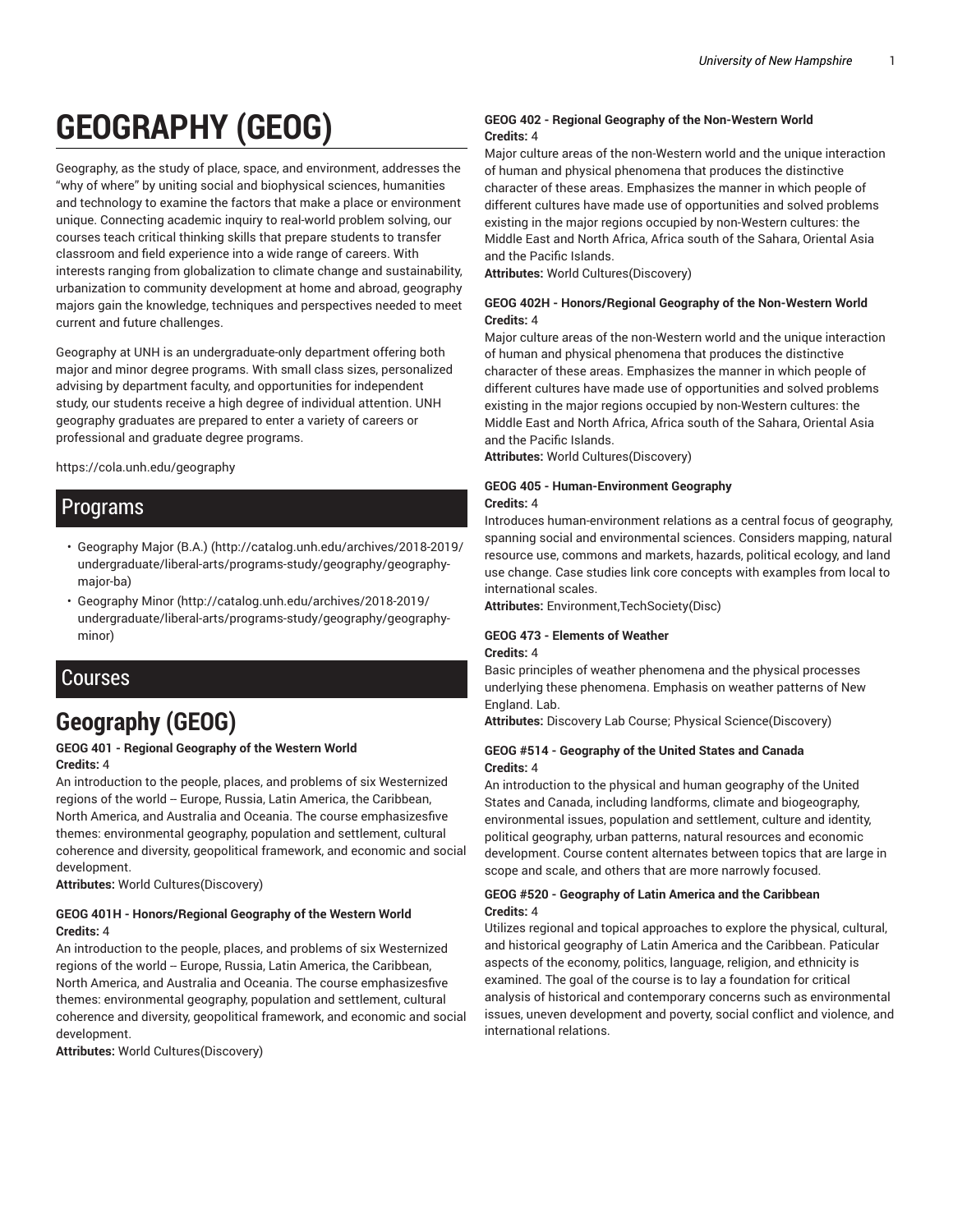#### **GEOG 530 - Geography of China**

#### **Credits:** 4

This course will examine China's diverse physical environments, politics, economies, and cultures across her vast territory. Students will learn to adopt a relational and spatial perspective to study the contemporary issues in China.

**Attributes:** World Cultures(Discovery)

#### **GEOG 530W - Geography of China Credits:** 4

This course will examine China's diverse physical environments, politics, economies, and cultures across her vast territory. Students will learn to adopt a relational and spatial perspective to study the contemporary issues in China. Writing intensive.

**Attributes:** World Cultures(Discovery); Writing Intensive Course

#### **GEOG 540 - Geography of the Middle East Credits:** 4

Environmental, cultural, political-geographic, and ecological foundations of the Middle East. Selected regional problems and issues, e.g., geographical dimensions of the Arab-Israeli conflict, oil, urbanization, population growth, and nomadism. **Attributes:** World Cultures(Discovery)

#### **GEOG 550 - Geography of Sub-Saharan Africa Credits:** 4

Overview of major physical features and human patterns, with an emphasis on the interaction between people and place and the dynamic issues and challenges facing contemporary African societies. Environmental and resource issues, historical impacts on development, culture and social characteristics, rural and urban organization, industrialization and trade, and prospects for the future. **Attributes:** World Cultures(Discovery)

#### **GEOG 560 - Geography of Natural Hazards Credits:** 4

A survey of natural hazards with a focus on what makes them hazardous to humans and how humans respond to those risks. Hazards that are considered include earthquakes, volcanoes, tsunami, floods, hurricanes and other severe weather events. The geography of community vulnerability to natural hazards is also examined. **Attributes:** Environment,TechSociety(Disc)

#### **GEOG 572 - Geography of the Natural Environment Credits:** 4

Provides an introduction to geography of the natural environment, including landforms, weather and climate, water resources, and biogeography. Examines the processes that shape the different elements of the environment and the relationships between them. **Attributes:** Physical Science(Discovery)

#### **GEOG #573 - Biogeography**

#### **Credits:** 4

Explores the introductory concepts of plant geography and biogeography, two interconnected disciplines that document and explain the changing distributions of plants and animals from both a spatial and temporal context. Gives equal emphasis to ecology (biomes, climates, soils), evolution (migration, speciation, dispersal), and applied biogeography and plant geography.

#### **GEOG 574 - Geography of Landforms Credits:** 4

Explores the geography of earth's major landforms and the geographic factors that influence their development, distribution, and morphology. Topics include moutain building, river systems, desert migration and expansion, glacial and periglacial environments, shoreline evolution, and how these processes interact to form surface features that are unique to their geographic environment. Students analyze geographic information in class and in the field using air photos, topographic maps, and spatial data.

**Attributes:** Physical Science(Discovery)

#### **GEOG 581 - Human Geography**

#### **Credits:** 4

Differentiation of the world in terms of population, race, language, religion, political territory, and economic life. Collection and critical use of empirical data; emphasis on spatial and ecological analysis. **Attributes:** Social Science (Discovery); Inquiry (Discovery)

## **GEOG 581O - Human Geography**

#### **Credits:** 4

Differentitation of the world in terms of population, race, language, religion, polititcal territory, and ecomomic life. Collection and critical use of empirical data; emphsis on spatial and ecological analysis. **Attributes:** Social Science (Discovery)

#### **GEOG 582 - Global Trade and Local Development Credits:** 4

This course examines the ways in which global trade interacts with local development across the world. It studies the special organization of economic activities through basic approaches in economic geography. It also studies the history and contemporary state of international competition and collaboration.

**Attributes:** Social Science (Discovery)

#### **GEOG 582W - Global Trade and Local Development Credits:** 4

This course examines the ways in which global trade interacts with local development across the world. It studies the special organization of economic activities through basic approaches in economic geography. It also studies the history and contemporary state of international competition and collaboration. Writing intensive. **Attributes:** Social Science (Discovery); Writing Intensive Course

## **GEOG #583 - Urban Geography**

#### **Credits:** 4

Spatial structure of cities and the city system. Emphasizes the North American city and its problems: land use, transportation, political fragmentation, physical environment, and residential patterns. Trends in urbanization in the developed and developing worlds. Global cities. (Not offered every year.)

#### **GEOG 584 - Political Geography Credits:** 4

Interactions between geographic and political phenomena at the subnational, national, and international levels. Emphasis on geographical aspects of current political problems within and between states. (Not offered every year.) Writing intensive.

**Attributes:** Writing Intensive Course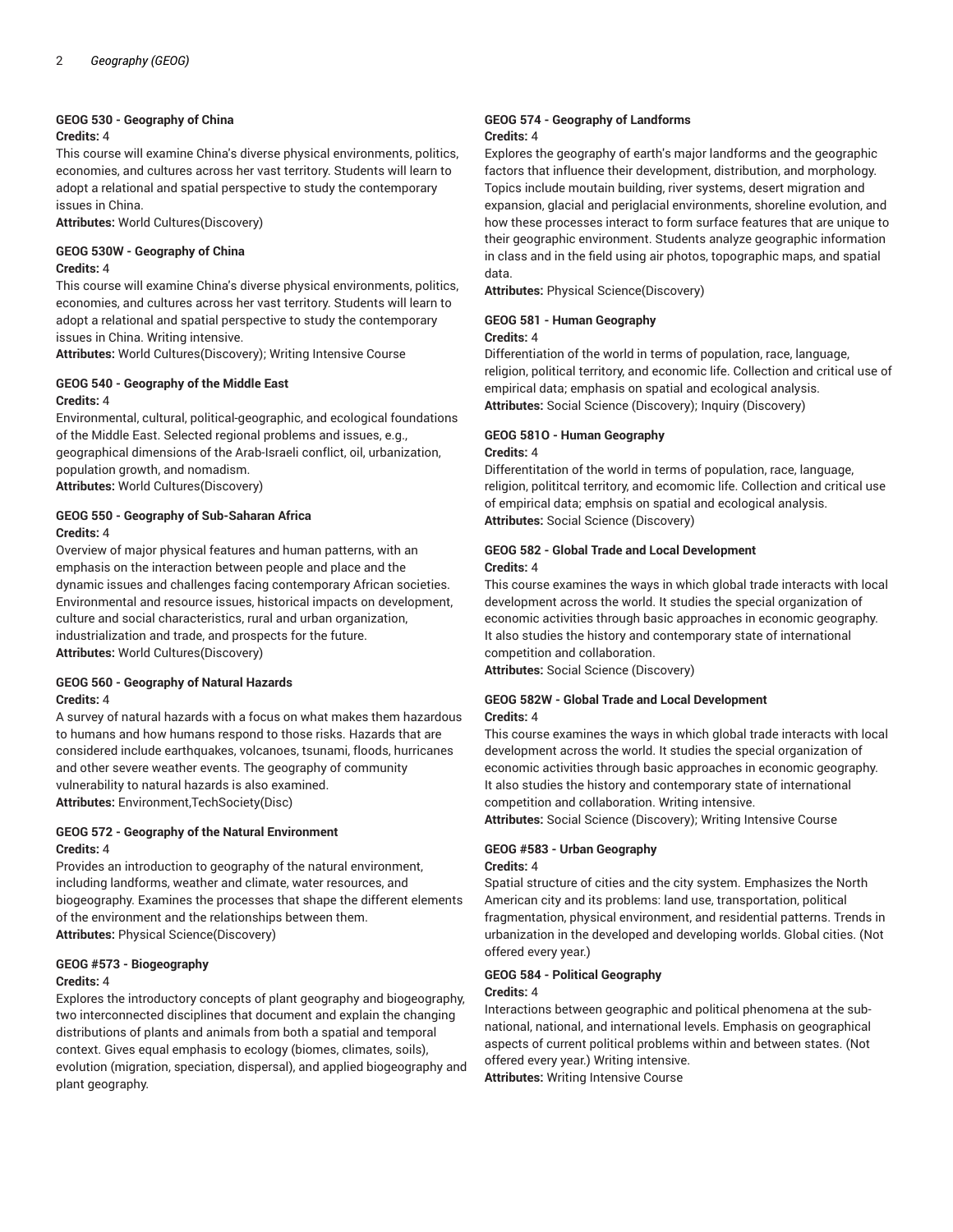## **GEOG 590 - Field Research**

#### **Credits:** 4

Explores a range of research methods, emphasizing collection and analysis of field data to understand human-environment dynamics and/or spatial relations. Topics include ethics, sample design, surveys, interviews, participant observation, and qualitative and quantitative analyses. Students complete hands-on research activities.

#### **GEOG 595 - Statistics for Spatial Science Credits:** 4

Introduces elementary statistics to students of social sciences from a spatial perspective. It is designed to help students approach introductorylevel quantitative analysis using basic statistical problem-solving techniques with social and physical science data models. These elementary statistical tools and concepts will be explained during classroom lectures and proficiency obtained during practical exercises.

#### **GEOG 658 - Introduction to Geographic Information Systems Credits:** 4

An introduction to the use of geographic information systems (GIS) for natural resources and related fields. Data models/structures, map projections, data input/output/storage, data analysis/modeling, interpolation, and data/quality standards. Hands-on using ArcView 3.x GIS software. Students are strongly encouraged to complete an introductory course in statistics before enrolling in course. Majors only. (Also offered as NR 658.)

#### **GEOG 670 - Climate and Society Credits:** 4

An introduction to climate science and the interaction between humans and climate. Examines the processes that control climate, the mechanisms that drive climate change, and the impact of climate change on society. Writing intensive.

**Attributes:** Writing Intensive Course

#### **GEOG 671 - Weather Forecasting Credits:** 4

Examines in depth, the physical processes that govern the development and movement of weather systems. Topics include the relationship between surface and upper-level winds, vertical motion and pressure systems, storm development, and techniques used in weather forecasting.

#### **GEOG 673 - Political Ecology**

#### **Credits:** 4

Examines human-environment relations through the geographic subfield of political ecology, integrating social and biophysical sciences. Emphasizes cross-scalar relationships in resource decisions and community development, with substantial coverage of rural, non-US contexts. Seminar-style course with regular readings, writings and discussion.Writing intensive.

**Attributes:** Writing Intensive Course

#### **GEOG 685 - Geography of Population and Development Credits:** 4

A regional approach to the study of population geography with concern for the interaction between the focus of economic growth and the components of population change and development. Considers the environmental impact of developing trends in the developed and developing worlds and the relationship of these trends to sustainable growth and population patterns. Writing intensive. **Attributes:** Writing Intensive Course

#### **GEOG 686 - World Economy and Globalization Credits:** 4

Emphasizes the spatial development of the world economy and the evolution into today's "globalized" economy. Topical emphasis includes the processes of global economic production changes, the role of transnational corporations, and the role of the state in globalization. Writing intensive.

**Attributes:** Writing Intensive Course

#### **GEOG #690 - Geography of Third World Development Credits:** 4

Explores the geography of development in the Third World (Africa, Asia, Latin America, and Oceania). Addresses factors that affect development spatially and temporally. Emphasis on geographic scale (local, national, regional, and global). Students write and present critical thinking papers that address the interactions of development factors at different scales.

#### **GEOG 695 - Internship**

#### **Credits:** 1-4

Internships provide an opportunity for on-the-job skill development and practical experience in a closely supervised work setting. The student must provide a written proposal to a supervising faculty member before an internship program is approved. At the end of the semester, the student must make a presentation, provide work samples, or submit a detailed report, log, or portfolio describing the internship experience. May be repeated for up to 8 hours of credit. Cr/F.

#### **GEOG 757 - Remote Sensing of the Environment Credits:** 4

Practical and conceptual presentation of the use of remote sensing and other geospaital technologiesfor mapping the environment. The course begins with the use of aerial photographs (Photogrammetry and photo interpretation) and includes measures of photo scale and area, parallax and stereo viewing, object heights, flight planning, photo geometry, the elctromagnetic spectrum, camera image analysis, global positioning systems (GPS), and geographic information systems (GIS). Conceptual lectures are augmented with practical homework assignments and hands-on lab exercises. Prereq: Algebra. Special fee. Lab. (Also offered as NR 757).

#### **GEOG 759 - Digital Image Processing for Natural Resources Credits:** 4

Introduction to digital remote sensing, including multispectral scanners (Landsat and SPOT), radar, and thermal imagery. Hands-on image processing including filtering, image display, ratios, classification, registration, and accuracy assessment. GIS as it applies to image processing. Discussion of practical applications. Use of ERDAS imageprocessing software. Knowledge of PCs required. Prereq: GEOG 757 or equivalent and permission. (Also offered as NR 759).

#### **GEOG 760 - Geographic Information Systems in Natural Resources Credits:** 4

Introduces the use of geographic information systems (GIS) for use with natural resources including data input, manipulation, storage, analysis, and display. Accuracy of spatial data and use of digital elevation models. Discussion of practical applications. Use of PC Arc/Info software. Prereq: permission. Lab. (Also listed as NR 760.)

#### **GEOG 795 - Special Project**

#### **Credits:** 2 or 4

Readings, library, archival, and fieldwork. Primarily for geography seniors. Prereq: permission. Writing intensive. **Attributes:** Writing Intensive Course